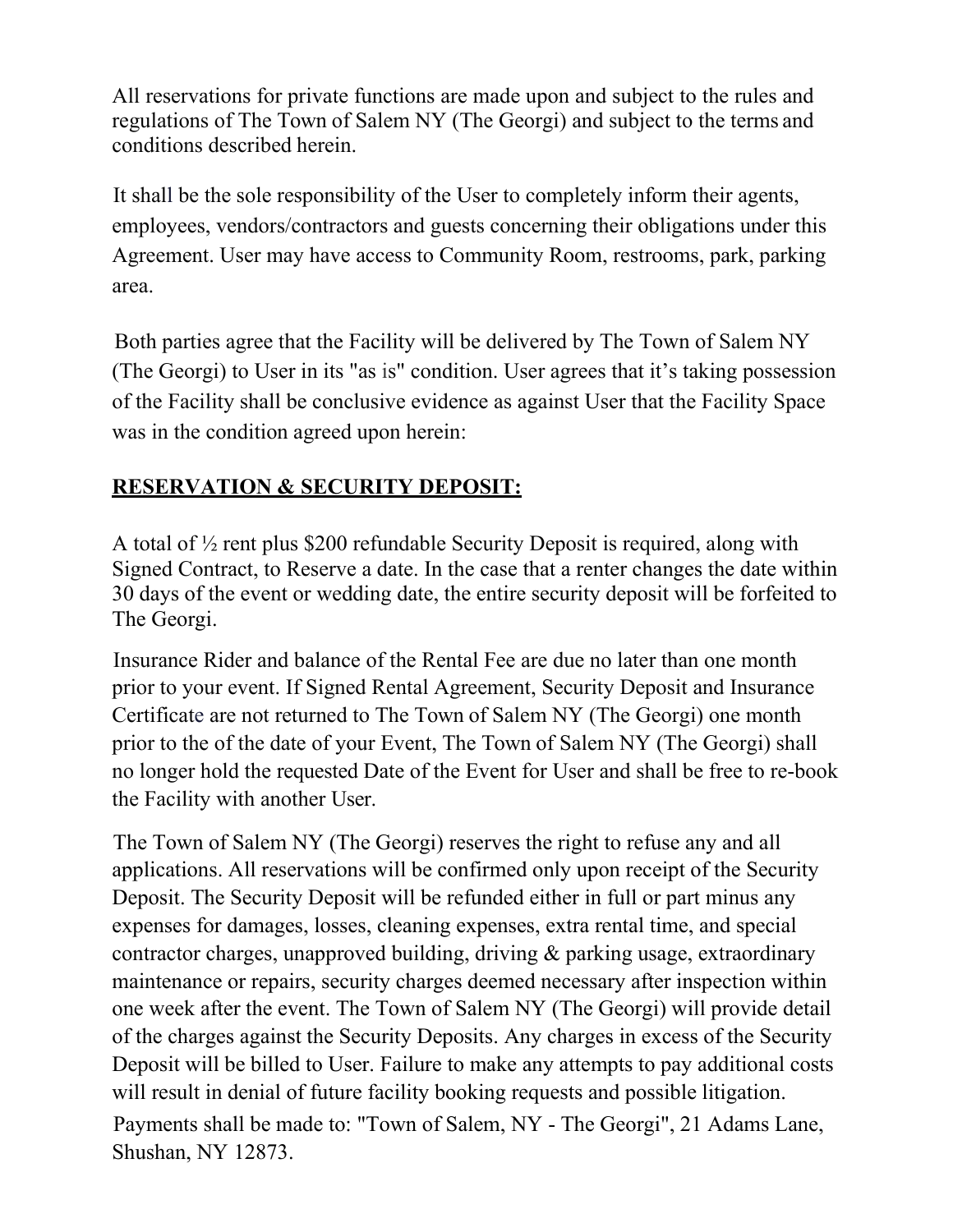# **CANCELLATION:**

Should User cancel this contract within 90 days of the event date, the Security Deposit and Partial Rental Fee shall be forfeited by User.

Should User cancel this contract prior to 90 days before the date of the event, all Rental Fees and Security Deposit will be refunded, minus \$100 reservation fee, to be retained by the Town of Salem NY (The Georgi).

The Town of Salem NY (The Georgi) is not responsible for outdoor weather conditions and/or acts of God.

#### **STAFF:**

The Town of Salem NY (The Georgi) will have a representative on call the day of your event.

## **OUTSIDE CONTRACTORS:**

As a condition of conducting business at the Town of Salem NY (The Georgi), all contractors/vendors must meet the standards set forth by the facility, including, but not limited to supplying proof of vending permit and current insurance. The Town of Salem NY (The Georgi) must review and approve, in advance of any work performed, all contracts by said contractors/vendors.

## **SET UP:**

The Town of Salem NY (The Georgi) reserves the right to make adjustments and changes in any setup arrangements for safety or the protection of the facility. The User may not physically alter an existing space.

#### **The rental of portable toilet facilities is optional.**

The Town of Salem NY (The Georgi) reserves the right to make adjustments and changes in any setup arrangements for safety or the protection of the facility. The User may not physically alter an existing space.

#### **TENTING:**

The Town of Salem NY (The Georgi) allows for the set up & removal of tents the day before/after an event. A design needs to be added for NYSLA and Placement for tenting companies. Red X marks the tent placement (see page 9).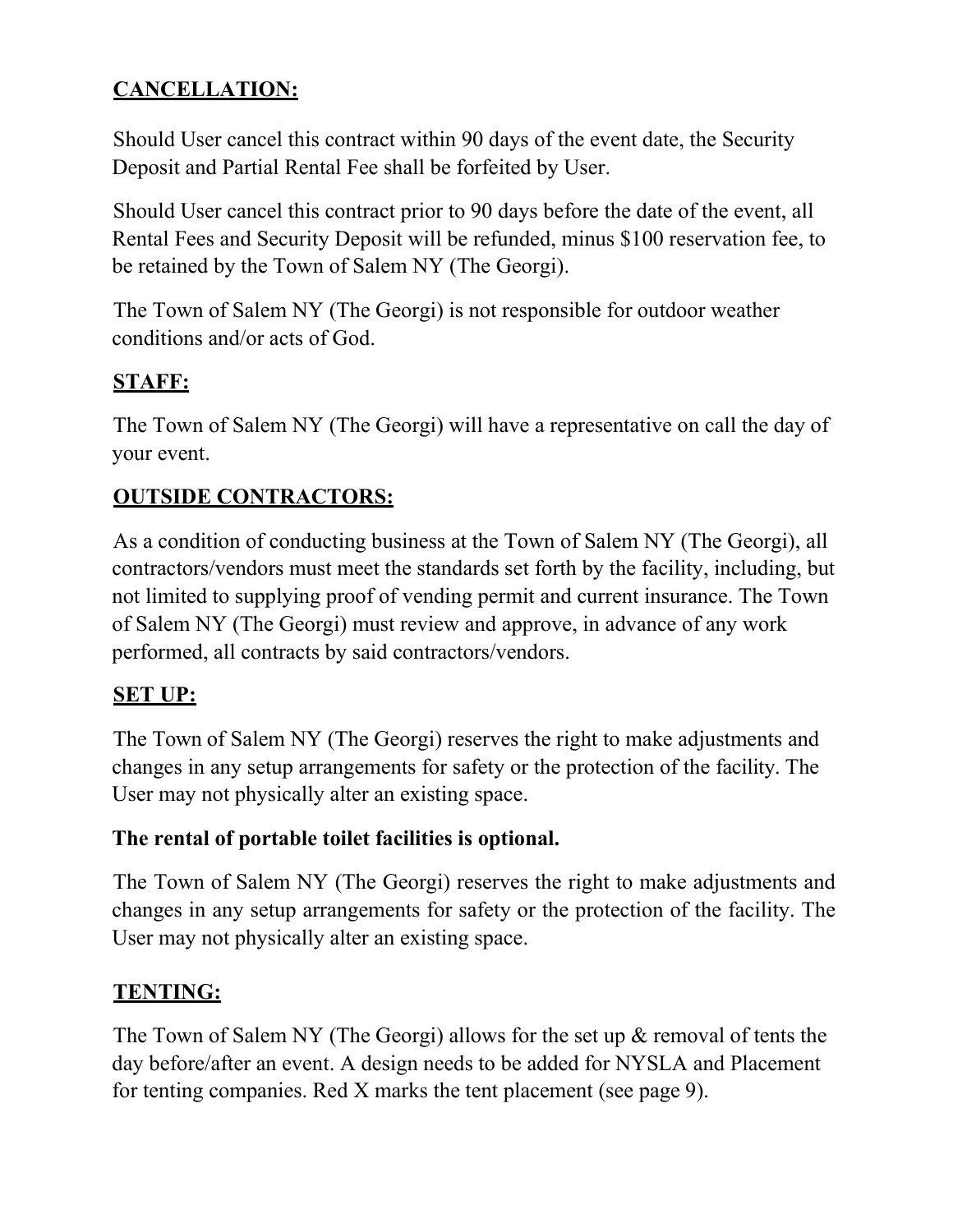## **DECORATIONS:**

No staples, tacks, tape or nails may be used to attach decorations to the Walls of Community Room. No paint may be applied. No glitter, confetti, or sparklers may be used. Only bio-degradable options are permitted in the Park (rose petals, bird seed, rice, bubbles).

## **ALCOHOLIC BEVERAGES**:

Special event permits from sla.ny.gov (New York State Liquor Authority) need to be obtained by the renter & provided to The Georgi no later than 30 days prior to the event.

All beer & wine is to be served by a trained bartender. It is the responsibility of the User to obey all applicable laws, including but not limited to prohibition of sales to minors and intoxicated persons. All New York Alcoholic Beverage) laws must be followed while on the premises. Any person under the age of 21 will not be served alcohol under any circumstances. Valid identification is required for guests of a questionable age. Alcohol-only events will not be permitted on The Town of Salem NY (The Georgi) property. User acknowledges that The Town of Salem NY (The Georgi) is not liable for persons consuming alcoholic beverages.

## **INSURANCE:**

# **Proof of liability insurance must be supplied to The Town Of Salem, NY (The Georgi) facility staff no later than 30 days prior to the event**

User agrees to obtain, and maintain throughout the term of the event, liability insurance with a minimum coverage of \$1,000,000. User agrees to provide the evidence of such insurance 30 days prior to the event. User agrees to obtain and maintain throughout the term of the event, proof of insurance from each vendor or contractor to be insured for the duration of the event including setup and tear down times. To be insured on certificates should read as follows:

**TO BE INSURED:** Town of Salem, NY, 214 Main St/PO Box 575, Salem NY 12865

**DESCRIPTION:** EVENT@ GEORGI ON THE BATTENKILL COMMUNITY PARK, 21 ADAMS LANE, SHUSHAN, NY 12873

The Town of Salem NY (The Georgi), will not be responsible for injury to the User's guests, members, personnel, equipment, properties, or audience or damage to equipment or property. User assumes all responsibility when signing this agreement.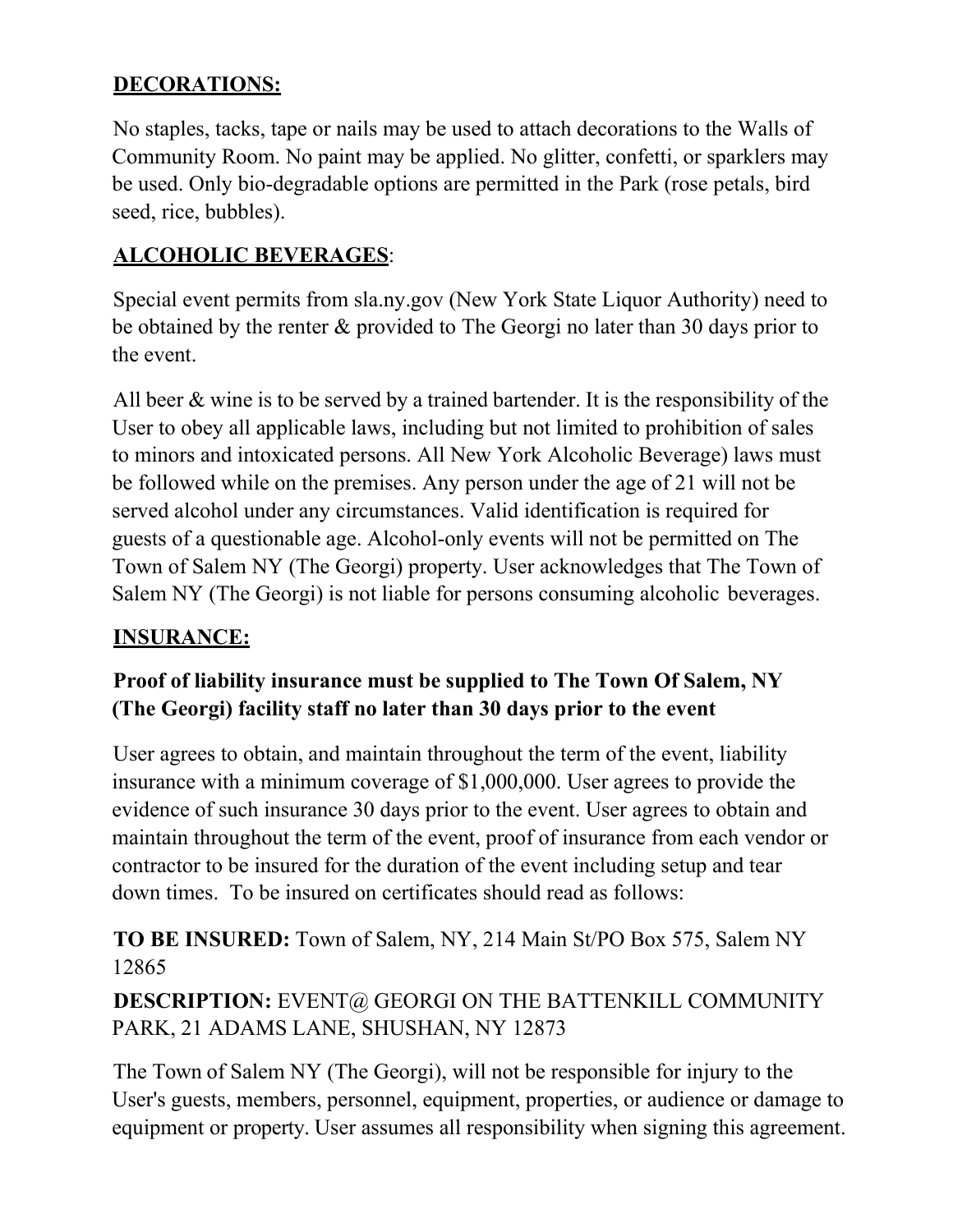# **COVID LIABILITY**

The undersigned agree to comply with and enforce, on all the attendees and invitees all NYS Covid regulations as they may exist at the time of the use of facility.

## **SMOKING:**

There is no smoking allowed anywhere on the premises including The Georgi on the Battenkill Community Park, Museum, the Community Room, or the Public Restrooms.

# **PARKING:**

Parking is available on The Town of Salem NY (The Georgi) property in areas designated near the Community Room only. No parking or driving on grass allowed with consequences of damage charges being deducted from Security Deposit for violations by User/Contracted Vendors/Guests. Exception, however, is made for Tent delivery and Removal. The Town of Salem NY (The Georgi) is not responsible for theft or other damage to any vehicle, or possessions therein, during, prior or after event.

# **HAZARDOUS MATERIALS:**

User shall not cause or permit the storage, use, generation or disposition of any Hazardous Materials (as hereinafter defined) at the Facility. User agrees to indemnify, defend and hold harmless The Town of Salem NY (The Georgi) from all fines, suits, procedures, claims and actions of every kind, and all costs associated therewith (including attorneys' and consultants' fees) arising out of or in any way connected with User's violation of this provision. User's obligations and liabilities under this Section shall survive the expiration or termination of this Agreement. For purposes of this Agreement, the term "Hazardous Materials" means any explosives, fireworks, radioactive materials or other hazardous substances.

#### SECURITY AND SAFETY:

The Town of Salem NY (The Georgi) will have a representative on call. The User is responsible for the conduct and behavior of the group using the facility. Costs related to unruly, behavior during an event by The Town of Salem NY (The Georgi) will be deducted from security deposit. The Town of Salem NY (The Georgi) hasthe right to limit the number of people in the Community Room to 60 bodies in accordance with the Fire Code and now needs to follow the NYS Covid guidelines for social distancing.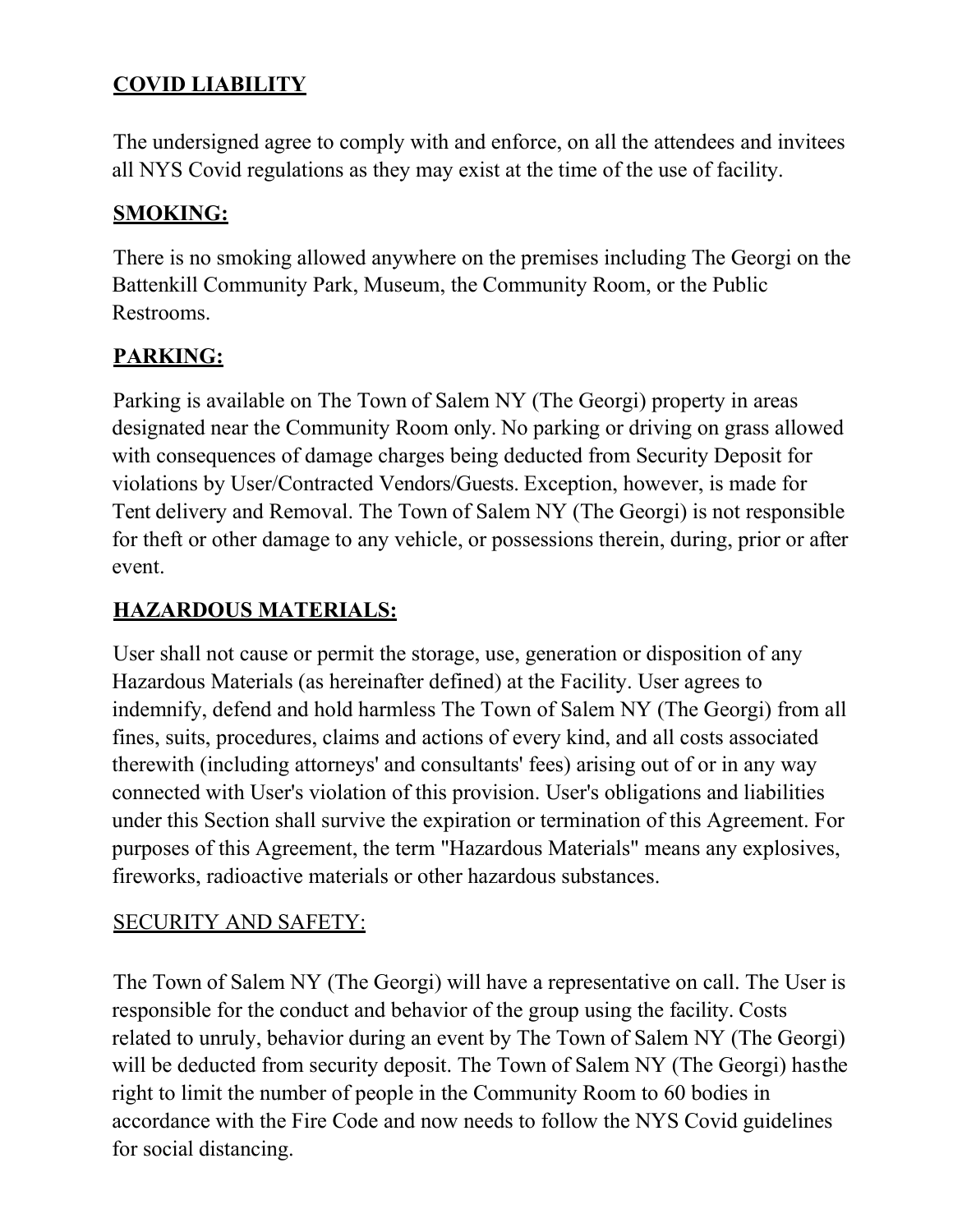The Town of Salem NY (The Georgi) is a NY State Public Fishing Access Point and the public shall have the right to enter the Facility at any time during its use by User.

User, or a guest or other person under the User's control, shall not engage in any act intended to facilitate criminal activity, including drug-related criminal activity, on or near the Facility.

# **Because the Town of Salem NY (The Georgi) has open water features, trees and landscaping plants that have bees and thorns. Adult supervision of children is required at all times.**

# **MUSIC:**

The Town of Salem NY (The Georgi) is located adjoining a residential area. Audio decibel levels must be kept to a reasonable level of 85 decibels  $\omega$  300 feet from nearest speaker or sound source and that the music end by 11:00 PM. Complaints by neighbors may result in music volume reduction and fines may be charged to User if decibels are determined to be above allowed levels.

#### **CLEANUP:**

**Important -** A Facilities Rental Check-Out Form shall be completed and signed by the User.

All food and beverage debris, decorations, paper supplies and other trash must be picked up, bagged and removed from the property by the User and/or a Contracted Caterer or Bartender. The Facility including the grounds must be left in an orderly condition. All clean up and closing tasks should be completed by the end of the Event or, at the latest, by the time Tent(s) are removed. Failure to complete any of these tasks will result in a partial/complete loss of Security Deposit. The Town of Salem NY (The Georgi) is not responsible for any items left behind by User or its guests.

The Town of Salem NY (The Georgi) must receive signed Facilities Rental Check-Out Form and inspect of the premises prior to returning Security Deposit.

## **INSPECTION & LIABILITY:**

The Town of Salem NY (The Georgi) reserves the right to inspect and control all private functions and does not, cannot, and will not assume liability for (1) any personal property or equipment of User or User's guests or invitees brought to the property, or (2) any injury to User of User's guests or invitees brought to the property.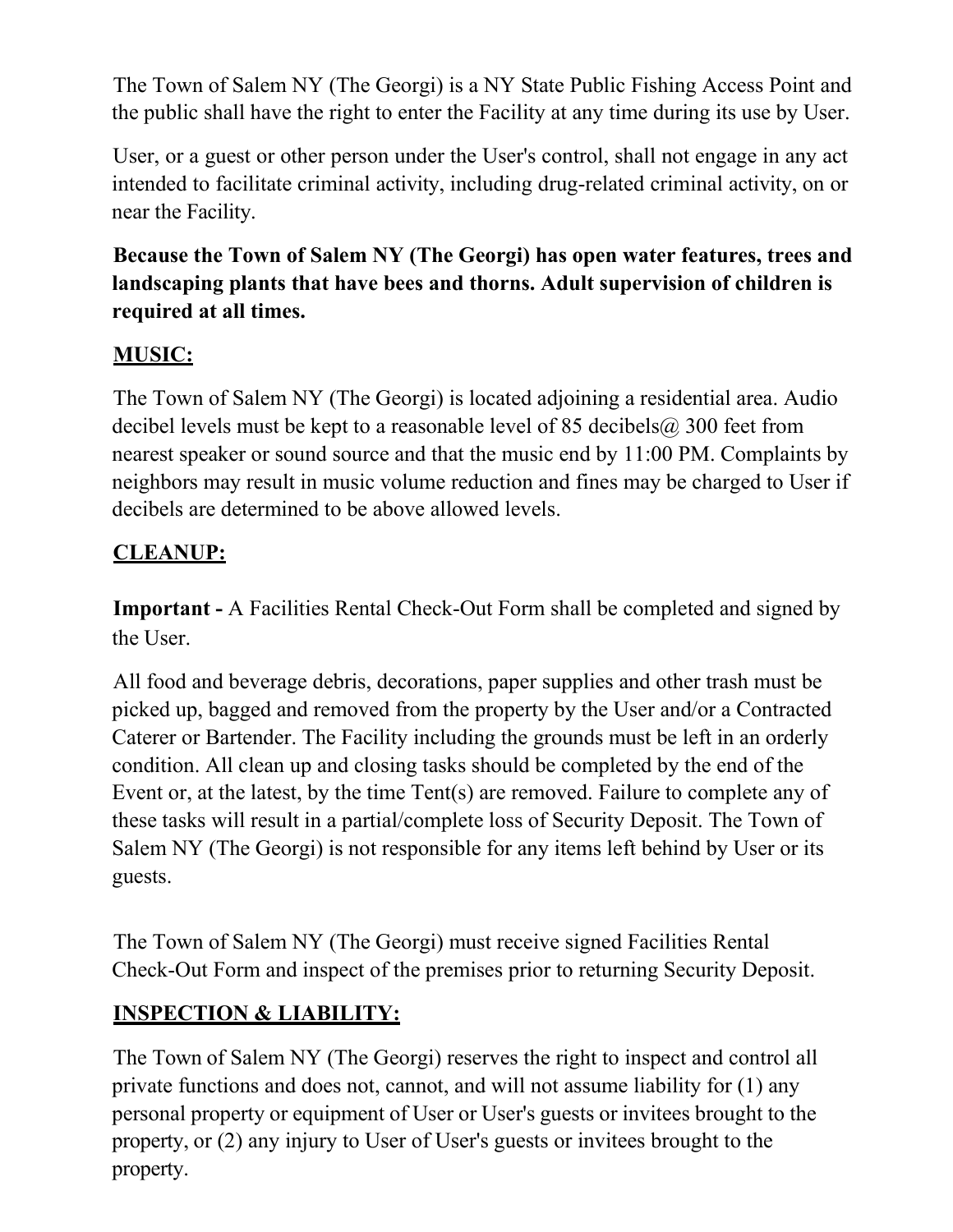USER HEREBY INDEMNIFIES, DEFENDS AND HOLDS THE TOWN OF SALEM NY (THE GEORGI) HARMLESS FROM ANYAND ALL CLAIMS, ACTIONS, DAMAGES, LIABILITIES, COSTS AND EXPENSES BY ANY PARTY, INCLUDING GUESTS OF USER, ARISING OUT OF ANY SUCH EVENT.

USER AGREES THAT AS PART OF THE TERMS OF THIS AGREEMENT USER ON BEHALF OF HIMSELF/HERSELF/ITSELF AND HIS/HER/ITS GUESTS, HEIRS, EXECUTORS, ADMINISTRATORS, ASSIGNS AND LEGAL REPRESENTATIVESAGREES TO INDEMNIFY AND HOLD HARMLESS THE TOWN OF SALEM NY (THE GEORGI) AND ITS OWNERS, OFFICERS. REPRESENTATIVES AND EMPLOYEES FROM ANY AND ALL DAMAGES OR LIABILITY ARISING IN CONNECTION WITH OR RELATED TO RENTAL OF THE FACILITY.

# **TERMINATION/DAMAGES:**

Should User be found in violation of any of the provisions of this Rental Agreement, The Town of Salem NY (The Georgi) shall have the option, in its sole discretion to terminate the Agreement and User will forfeit all payments previously made to The Town of Salem NY (The Georgi) and shall remain liable for all rental fees and other expenses including legal fees incurred, whether or not the event actually occurs. Any and all legal proceedings shall be held in Salem, NY Town Court.

Additionally, future events scheduled at facilities operated by The Town of Salem NY (The Georgi) may be cancelled at the sole discretion of The Town of Salem NY (The Georgi).

If User leaves personal belongings or items pertaining to event at the Facility, The Town of Salem NY (The Georgi) may charge for additional rental time and/or labor and storage costs of such items. The Town of Salem NY (The Georgi) staff will inspect for damages and clean-up. Damage to the facility shall be paid in by the person or group signing this agreement. User is responsible for damages to the building and grounds or anyone associated with the User's use of the building. In addition to anything else provided herein, User expressly agrees to pay to the Town of Salem NY (The Georgi) on demand: (a) Any fine or legal violation, including administrative fees against User during the term of this Agreement, or against The Town of Salem NY (The Georgi) to the extent arising out of or relating to the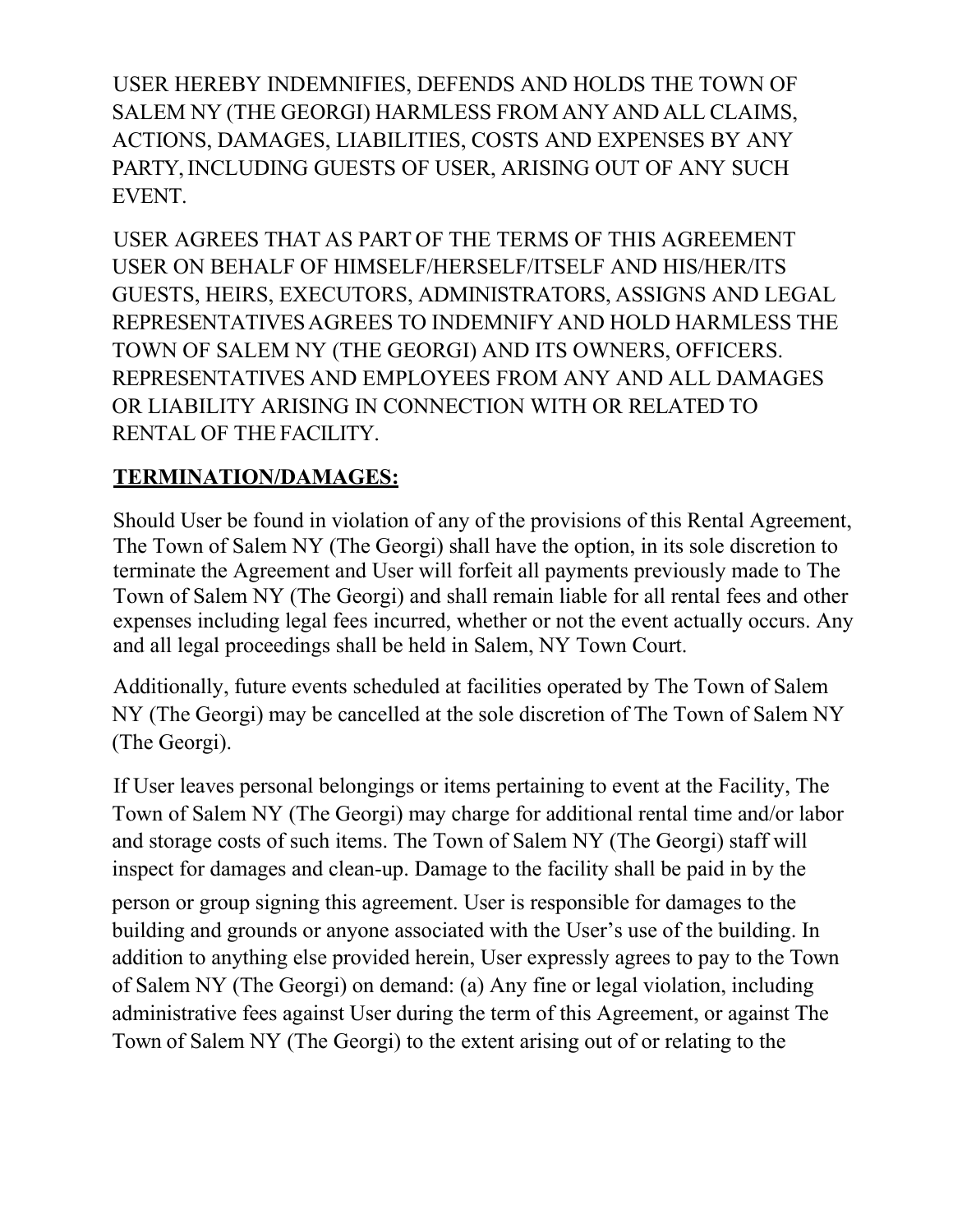renting of the Facility to User. (b) All expenses incurred by The Town of Salem NY (The Georgi) in connection with the collection of monies due The Town of Salem NY (The Georgi) pursuant to this Agreement or in enforcing any term or condition of this Agreement, including all attorney's fees, administrative fees and costs. (c) All costs of repairing any damage to the Facility.

The rights and remedies provided in this Agreement are cumulative, and the use of any one right or remedy by The Town of Salem NY (The Georgi) shall not preclude or waive its right to use any or all other remedies. The rights and remedies provided in this Agreement are given in addition to any other rights the parties may have by law, statute, ordinance, or otherwise.

# **NON-TRANSFERABILITY:**

Facility rentals made to a particular User are made exclusively for that User. User shall not have the right to assign its rights or obligations under this Agreement without the prior written consent of The Town of Salem NY (The Georgi). If the User relinquishes a date, the date reverts to The Town of Salem NY (The Georgi) and the scheduling of a new rental date becomes subject to general scheduling availability.

## **MISCELLANEOUS:**

This Agreement shall be construed under and in accordance with the laws of the State of New York, and all obligations of the parties created by this Agreement are performable in Washington County. If this agreement is signed in the name of a corporation, partnership, association, club or society, the person signing represents and warrants to The Town of Salem NY (The Georgi) that he/she has the authority to bind such entity and that such party will be personally liable for the faithful performance of this contract.

This Agreement constitutes the sole and only agreement of the parties and supersedes any prior understandings or written or oral agreements between the parties. No amendment, modification, or alteration of the terms of this Agreement shall be binding unless it is in writing, dated subsequent to the effective date of this Lease, and duly executed by the parties hereto.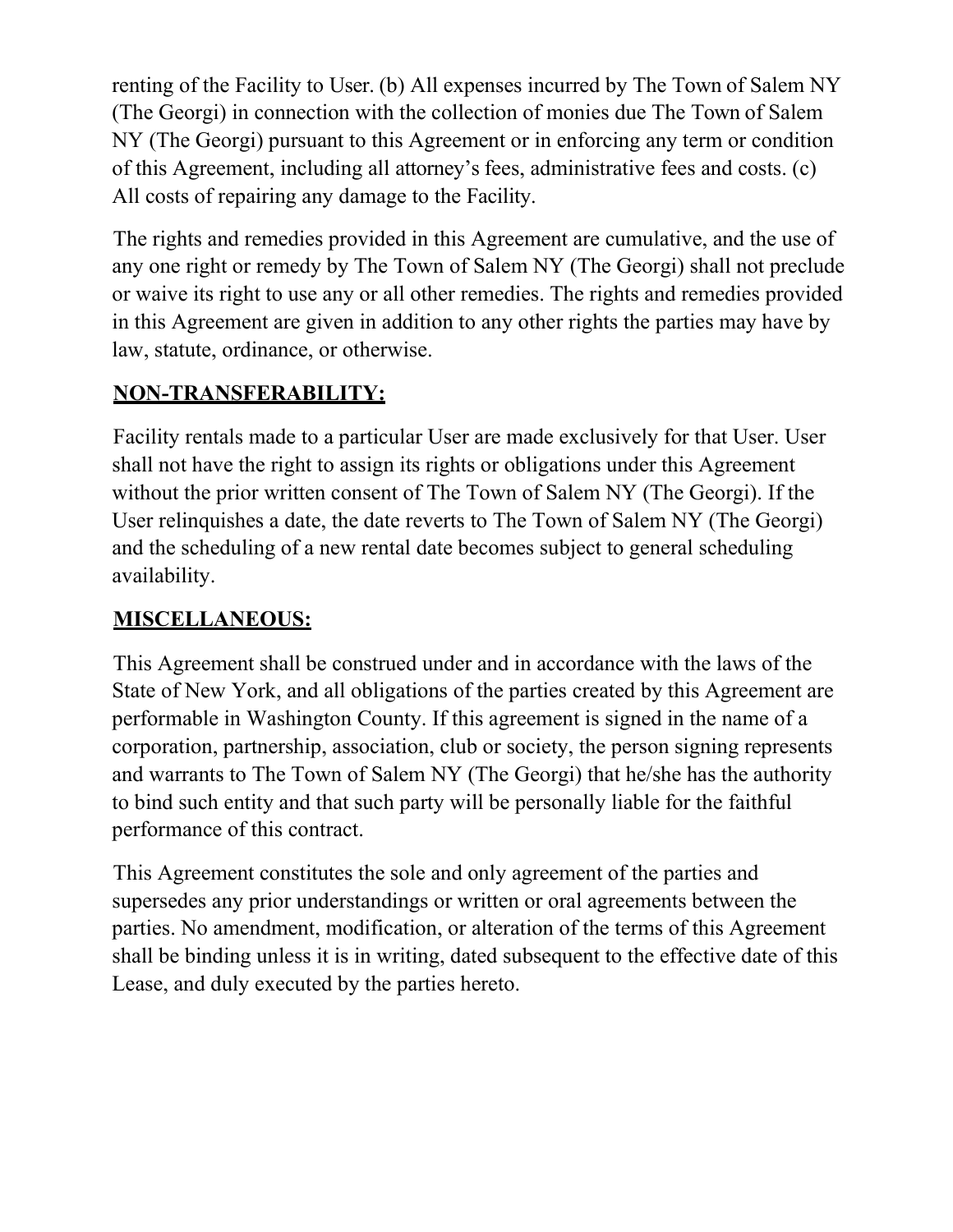USER AGREES BY HIS/HER SIGNATURE ON THE FACE HEREOF THAT HE/SHE HAS READ AND IS AWARE OF THE TERMS AND CONDITIONS CONCERNING THE USE OF THE FACILITY AND ACCEPTS FULL RESPONSIBILITY HEREIN.

Signature by The Town of Salem NY (The Georgi) or The Town of Salem NY (The Georgi)'s authorized representatives shall be regarded as acceptance by The Town of Salem NY (The Georgi) of the above reservation for the User's function.

Please sign and return this agreement, Security Deposit, Insurance Certificate and all Fees to:

**Town of Salem/The Georgi on the Battenkill 21 Adams Lane Shushan, NY 12865**

| <b>Print Name:</b> |  |
|--------------------|--|
|--------------------|--|

| Date: |  |
|-------|--|
|       |  |